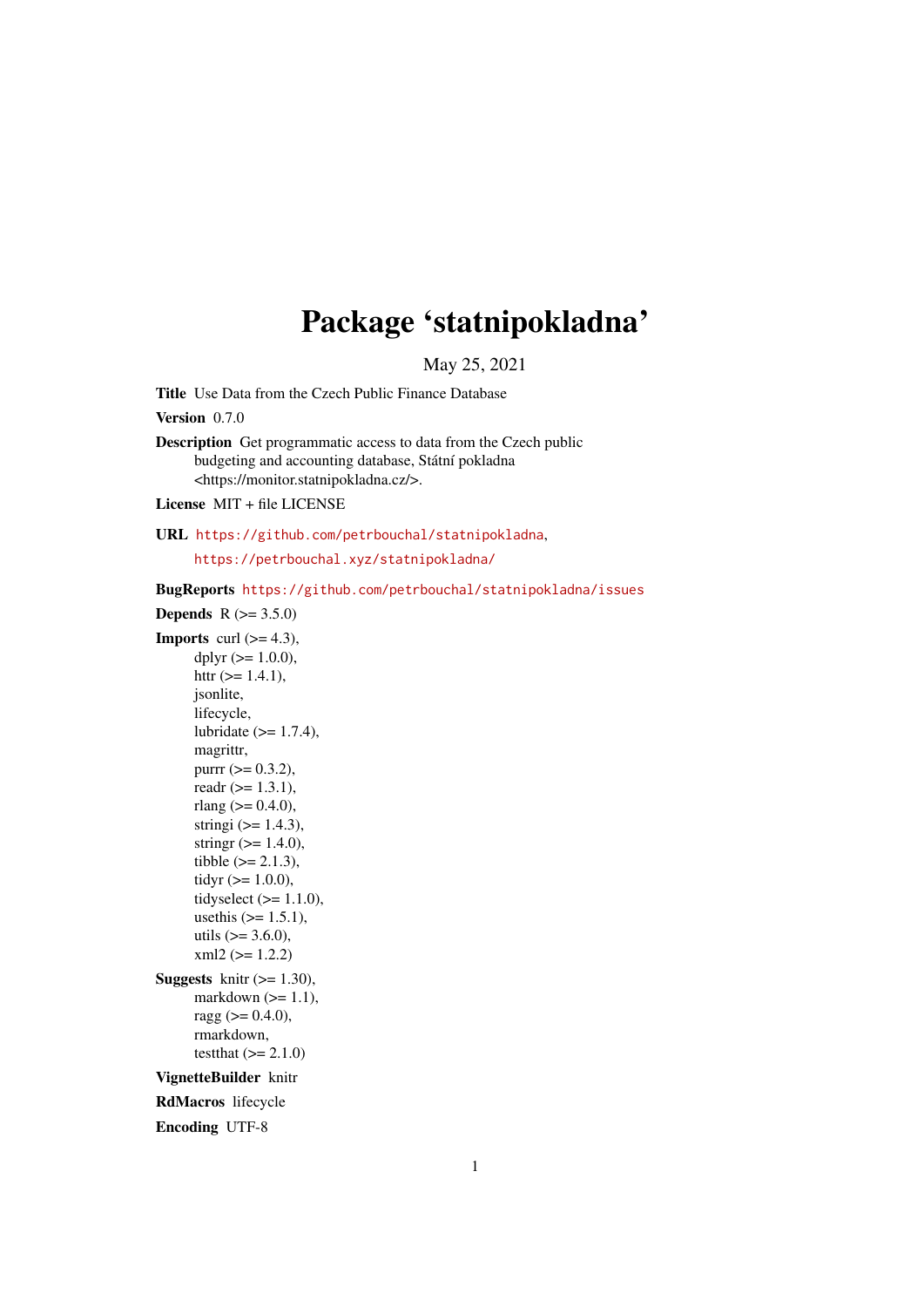<span id="page-1-0"></span>Language en LazyData true Roxygen list(markdown = TRUE) RoxygenNote 7.1.0

# R topics documented:

|       |                                                                                                                                     | $\overline{2}$ |
|-------|-------------------------------------------------------------------------------------------------------------------------------------|----------------|
|       |                                                                                                                                     | 3              |
|       |                                                                                                                                     | $\overline{4}$ |
|       |                                                                                                                                     | $\overline{4}$ |
|       |                                                                                                                                     | 5              |
|       |                                                                                                                                     | 6              |
|       |                                                                                                                                     | $\overline{7}$ |
|       |                                                                                                                                     | $-8$           |
|       |                                                                                                                                     |                |
|       |                                                                                                                                     | - 9            |
|       |                                                                                                                                     |                |
|       |                                                                                                                                     |                |
|       |                                                                                                                                     |                |
|       | $sp\_get\_dataset\_url \dots \dots \dots \dots \dots \dots \dots \dots \dots \dots \dots \dots \dots \dots \dots \dots \dots \dots$ |                |
|       | $sp\_get\_table 14$                                                                                                                 |                |
|       |                                                                                                                                     |                |
|       |                                                                                                                                     |                |
|       |                                                                                                                                     |                |
|       |                                                                                                                                     |                |
| Index |                                                                                                                                     | 21             |

<span id="page-1-1"></span>add\_codelist *Deprecated: Add codelist data to downloaded data*

#### Description

Deprecated, use sp\_add\_codelist() instead.

# Deprecated

### Usage

```
add_codelist(
  data,
  codelist = NULL,
  period_column = .data$vykaz_date,
  redownload = FALSE,
  dest_dir = NULL
)
```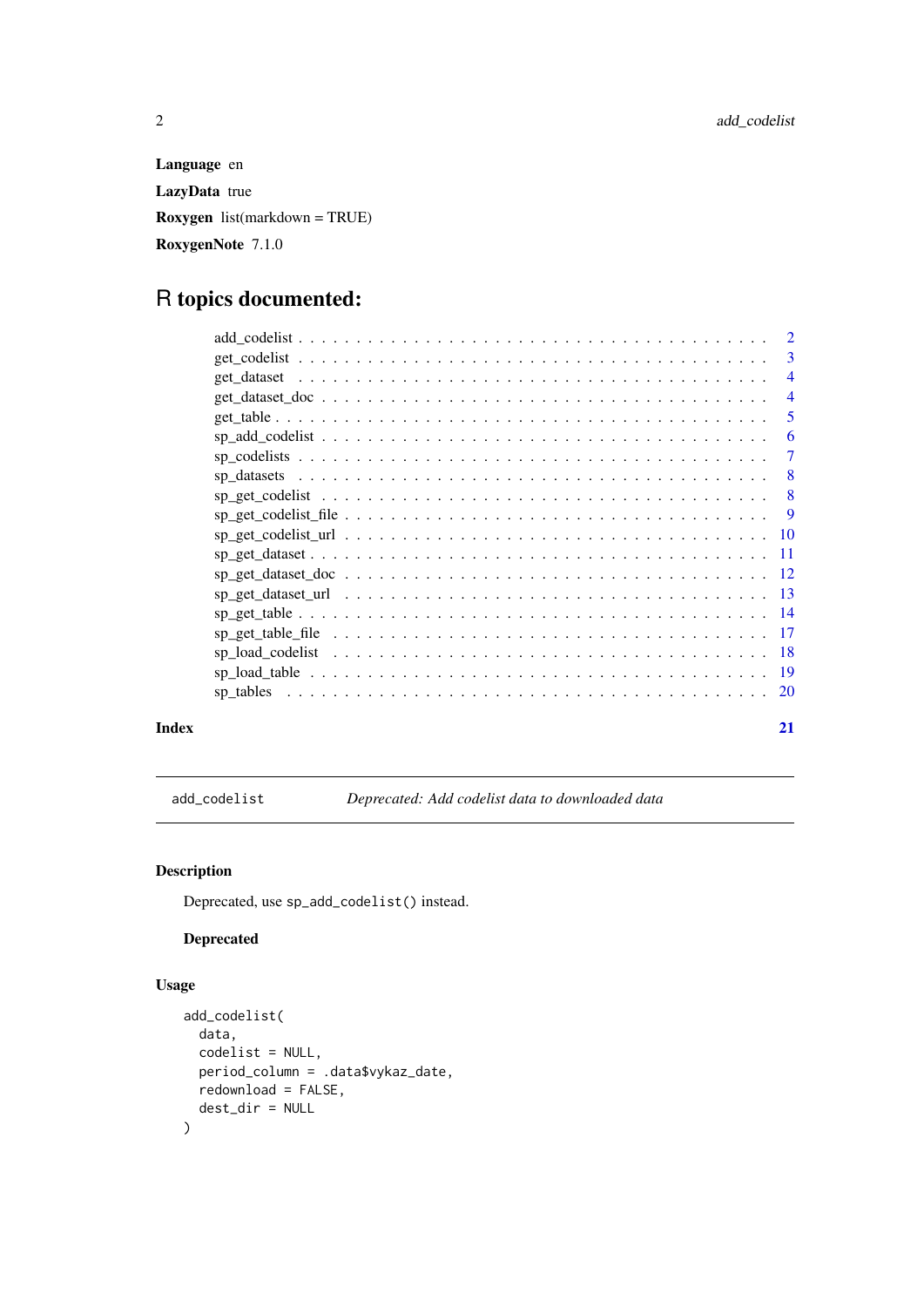#### <span id="page-2-0"></span>get\_codelist 3

#### Arguments

| data          | a data frame returned by sp_get_table().                                                                                                                                                                              |
|---------------|-----------------------------------------------------------------------------------------------------------------------------------------------------------------------------------------------------------------------|
| codelist      | The codelist to add. Either a character vector of length one (see sp_tables for<br>possible values), or a data frame returned by sp_get_codelist().                                                                   |
| period_column | Unquoted column name of column identifying the data period in data. Leave to<br>default if you have not changed the data object returned by sp_get_table().                                                           |
| redownload    | Redownload even if file has already been downloaded? Defaults to FALSE.                                                                                                                                               |
| dest dir      | character. Directory in which downloaded files will be stored. If left unset, will<br>use the statnipokladna. dest_dir option if the option is set, and tempdir()<br>otherwise. Will be created if it does not exist. |

#### Value

A [tibble](#page-0-0) of same length as data, with added columns from codelist. See Details.

### See Also

Other Core workflow: [get\\_codelist\(](#page-2-1)), [sp\\_add\\_codelist\(](#page-5-1)), [sp\\_get\\_codelist\(](#page-7-1)), [sp\\_get\\_dataset\(](#page-10-1)), [sp\\_get\\_table\(](#page-13-1))

<span id="page-2-1"></span>get\_codelist *Deprecated: Get codelist*

#### Description

Deprecated: use sp\_get\_codelist()

#### Deprecated

#### Usage

```
get_codelist(codelist_id, n = NULL, dest_dir = NULL, redownload = FALSE)
```
# Arguments

| codelist_id | A codelist ID. See id column in sp_codelists for a list of available codelists.                                                                                                                                            |
|-------------|----------------------------------------------------------------------------------------------------------------------------------------------------------------------------------------------------------------------------|
| n           | Number of rows to return. Default (NULL) means all. Useful for quickly in-<br>specting a codelist.                                                                                                                         |
| dest_dir    | character. Directory in which downloaded files will be stored. If left unset, will<br>use the statnipokladna. $dest\_dir$ option if the option is set, and $tempdir()$<br>otherwise. Will be created if it does not exist. |
| redownload  | Redownload even if file has already been downloaded? Defaults to FALSE.                                                                                                                                                    |

#### Value

A [tibble](#page-0-0)

#### See Also

```
Other Core workflow: add_codelist(), sp_add_codelist(), sp_get_codelist(), sp_get_dataset(),
sp_get_table()
```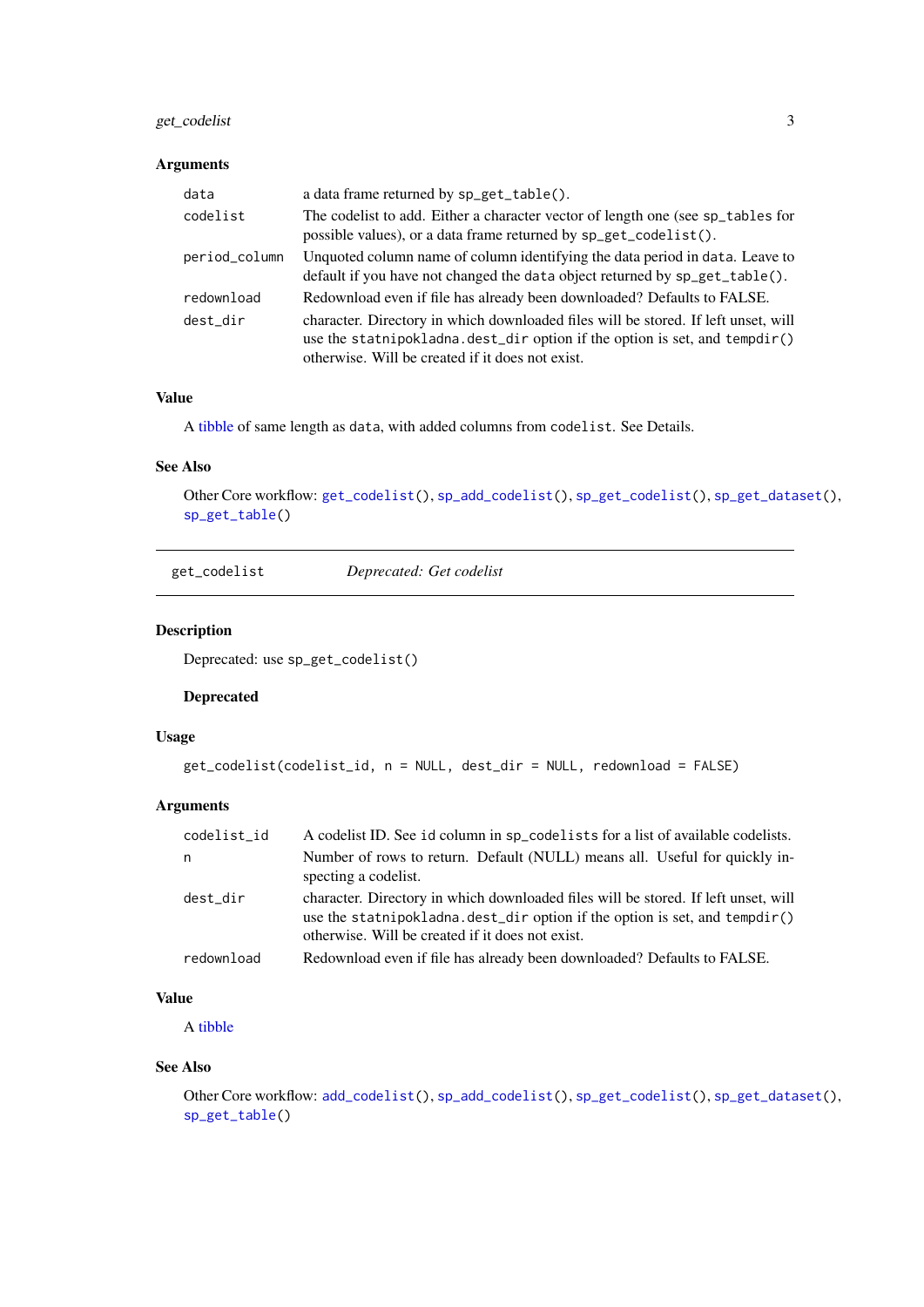Deprecated, use sp\_get\_dataset() instead.

#### Deprecated

# Usage

get\_dataset(dataset\_id, year, month = 12, dest\_dir = NULL, redownload = FALSE)

# Arguments

| dataset_id | A dataset ID. See id column in sp_datasets for a list of available datasets                                                                                                                                                |
|------------|----------------------------------------------------------------------------------------------------------------------------------------------------------------------------------------------------------------------------|
| year       | year, numeric vector of length $\leq 1$ (can take multiple values), 2015-2019 for<br>some datasets, 2010-2020 for others. Defaults to 2018. (see Details for how to<br>work with data across time periods.)                |
| month      | month, numeric vector of length $\leq 1$ (can take multiple values). Must be be-<br>tween 1 and 12. Defaults to 12. (see Details for how to work with data across<br>time periods.)                                        |
| dest_dir   | character. Directory in which downloaded files will be stored. If left unset, will<br>use the statnipokladna. $dest\_dir$ option if the option is set, and $tempdir()$<br>otherwise. Will be created if it does not exist. |
| redownload | Redownload even if file has already been downloaded? Defaults to FALSE.                                                                                                                                                    |

# Value

character (link) if download = TRUE, nothing otherwise.

# See Also

Other Utilities: [sp\\_get\\_codelist\\_viewer\(](#page-0-0)), [sp\\_get\\_dataset\\_doc\(](#page-11-1))

get\_dataset\_doc *Deprecated: Get dataset documentation*

#### Description

Deprecated, use sp\_get\_dataset\_doc() instead.

#### Deprecated

# Usage

```
get_dataset_doc(dataset_id, dest_dir = ".", download = TRUE)
```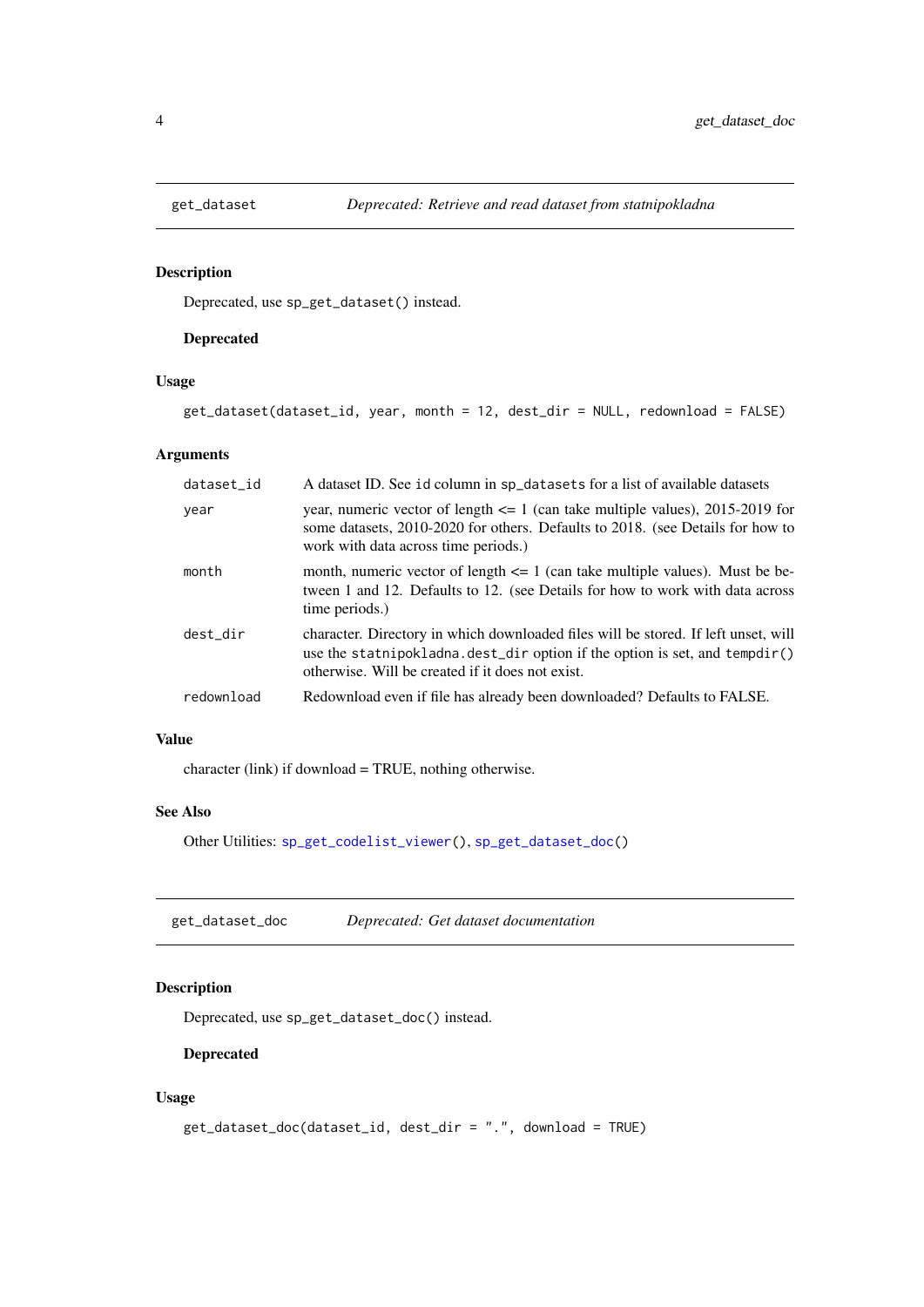#### <span id="page-4-0"></span>get\_table 5

# Arguments

| dataset_id | dataset ID. See sp_datasets.                                                                                                                                                                                             |
|------------|--------------------------------------------------------------------------------------------------------------------------------------------------------------------------------------------------------------------------|
| dest_dir   | character. Directory in which downloaded files will be stored. If left unset, will<br>use the statnipokladna. $dest\_dir$ option if the option is set, and tempdir()<br>otherwise. Will be created if it does not exist. |
| download   | Whether to download (the default) or open link in browser.                                                                                                                                                               |

# Value

a [tibble](#page-0-0)

| get_table | Deprecated: Get a statnipokladna table  |
|-----------|-----------------------------------------|
|           | Deprecated, use sp_get_table() instead. |

# Description

Deprecated

# Usage

```
get_table(
 table_id,
  year,
 month = 12,
 ico = NULL,
 redownload = FALSE,
  dest_dir = NULL
)
```
# Arguments

| table_id   | A table ID. See id column in sp_tables for a list of available tables                                                                                                                                                                                             |
|------------|-------------------------------------------------------------------------------------------------------------------------------------------------------------------------------------------------------------------------------------------------------------------|
| year       | year, numeric, 2015-2019 for some datasets, 2010-2020 for others. Can be a<br>vector of length $> 1$ (see Details for how to work with data across time periods.).                                                                                                |
| month      | month, numeric. Must be 3, 6, 9 or 12. Can be a vector of length $> 1$ (see<br>details).                                                                                                                                                                          |
| ico        | $ID(s)$ of org to return, character of length one or more. If unset, returns all orgs.<br>ID not checked for correctness/existence. See http://monitor.statnipokladna.<br>cz/datovy-katalog/prohlizec-ciselniku/ucjed to look up ID of any org<br>in the dataset. |
| redownload | Redownload even if recent file present? Defaults to FALSE.                                                                                                                                                                                                        |
| dest dir   | character. Directory in which downloaded files will be stored. If left unset, will<br>use the statnipokladna. $dest\_dir$ option if the option is set, and $tempdir()$<br>otherwise. Will be created if it does not exist.                                        |

#### Value

a [tibble](#page-0-0)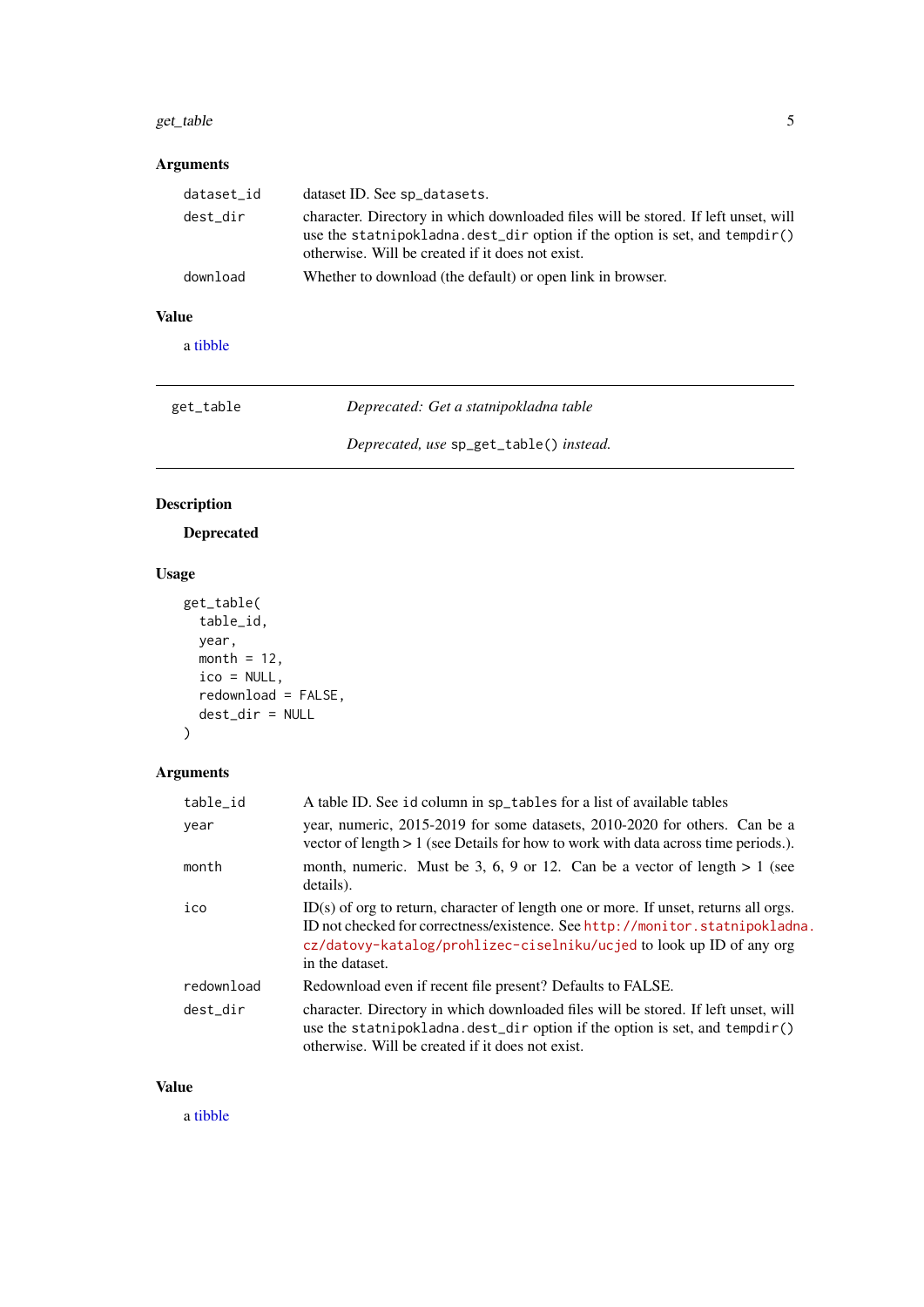<span id="page-5-1"></span><span id="page-5-0"></span>sp\_add\_codelist *Add codelist data to downloaded data*

#### Description

Joins a provided codelist, or downloads and processes one if necessary, and adds it to the data.

#### Usage

```
sp_add_codelist(
  data,
  codelist = NULL,
 period_column = .data$vykaz_date,
 by = NULL,
 redownload = FALSE,
  dest_dir = NULL
)
```
#### Arguments

| data          | a data frame returned by sp_get_table().                                                                                                                                                                             |
|---------------|----------------------------------------------------------------------------------------------------------------------------------------------------------------------------------------------------------------------|
| codelist      | The codelist to add. Either a character vector of length one (see sp_tables for<br>possible values), or a data frame returned by sp_get_codelist().                                                                  |
| period_column | Unquoted column name of column identifying the data period in data. Leave to<br>default if you have not changed the data object returned by sp_get_table().                                                          |
| by            | character. Columns by which to join the codelist. Same form as for dplyr::left_join()`                                                                                                                               |
| redownload    | Redownload even if file has already been downloaded? Defaults to FALSE.                                                                                                                                              |
| dest dir      | character. Directory in which downloaded files will be stored. If left unset, will<br>use the statnipokladna.dest_dir option if the option is set, and tempdir()<br>otherwise. Will be created if it does not exist. |

#### Details

The data argument should be a data frame produced by  $sp\_get\_table()$  If this is true, the period\_column argument is not needed. The codelist argument, if a data frame, should be a data frame produced by sp\_get\_codelist(). Specifically, it assumes it contains the following columns:

- start\_date, a date
- end date, a date
- column with the code, character usually named the same as the codelist

#' You can usually tell which codelist you need from the name of the column whose code you are looking to expand, e.g. the codes in column paragraf can be expanded by codelist paragraf.

The function filters the codelist to obtain a set of entries relevant to the time period of data. If data contains tables for multiple periods, this is handled appropriately. Codelist-originating columns in the resulting data frame are renamed so they do not interfere with joining additional codelists, perhaps in a single pipe call.

Note that some codelists are "secondary" and can only be joined onto other codelists. If a codelist does not join using sp\_add\_codelis(), store the output of sp\_get\_codelist() and join it manually using dplyr.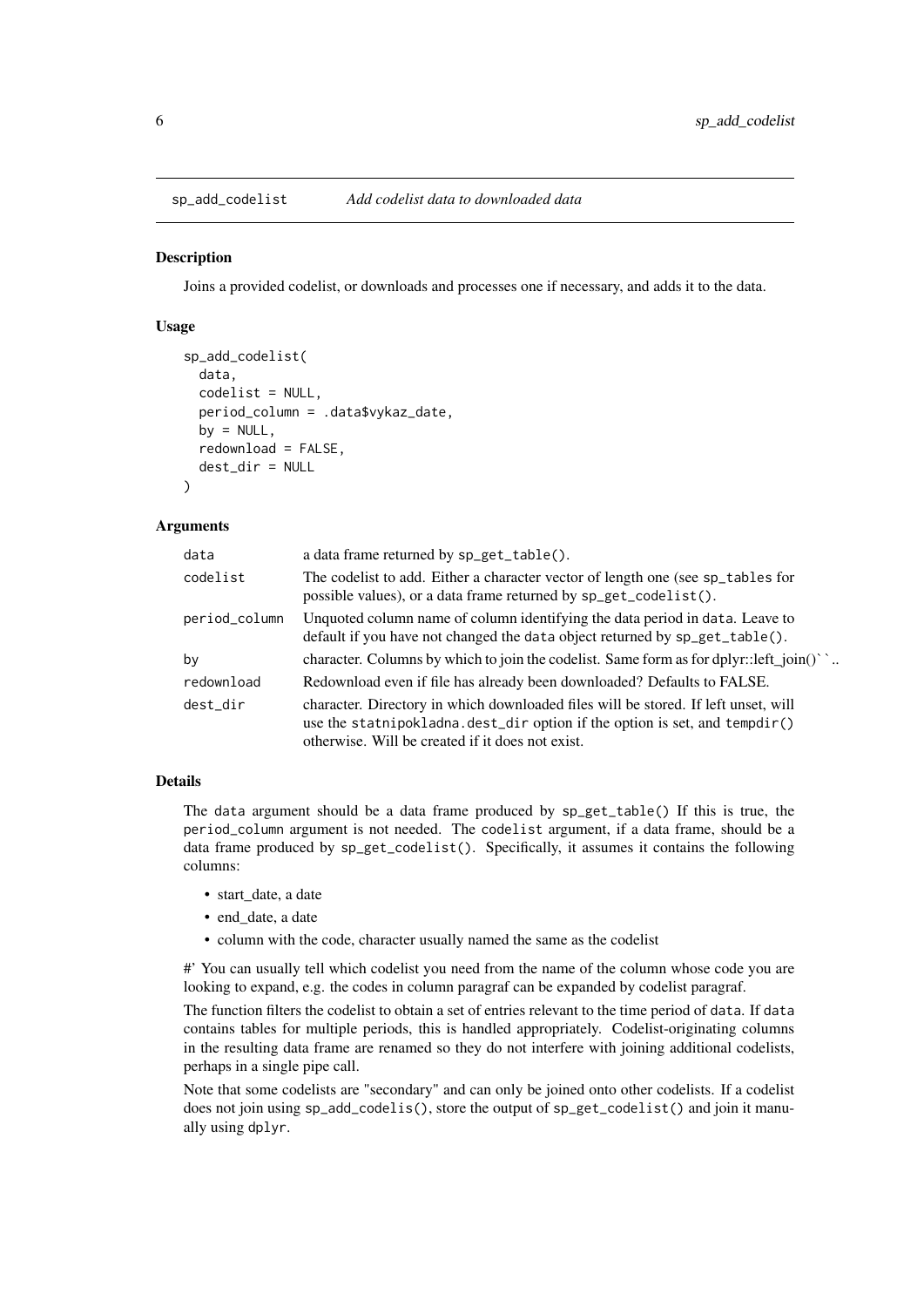#### <span id="page-6-0"></span>sp\_codelists 7

#### Value

A [tibble](#page-0-0) of same length as data, with added columns from codelist. See Details.

#### See Also

```
Other Core workflow: add_codelist(), get_codelist(), sp_get_codelist(), sp_get_dataset(),
sp_get_table()
```
#### Examples

```
## Not run:
sp_get_table("budget-central", 2017) %>%
  sp_add_codelist("polozka") %>%
  sp_add_codelist("paragraf")
pol <- sp_get_codelist("paragraf")
par <- sp_get_codelist("polozka")
sp_get_table("budget-central", 2017) %>%
  sp_add_codelist(pol) %>%
  sp_add_codelist(par)
## End(Not run)
```
<span id="page-6-1"></span>sp\_codelists *List of available codelists*

#### Description

Contains IDs and names of all (most) available codelists that can be retrieved by sp\_get\_codelist.

#### Usage

sp\_codelists

#### Format

A data frame with 27 rows and 2 variables:

id character. ID, used as codelist\_id argument in sp\_get\_codelist.

name character. Short name, mostly corresponds to title used on statnipokladna.cz.

#### Details

The id is to be used as the codelist\_id parameter in sp\_get\_codelist. See [https://monitor.](https://monitor.statnipokladna.cz/datovy-katalog/ciselniky) [statnipokladna.cz/datovy-katalog/ciselniky](https://monitor.statnipokladna.cz/datovy-katalog/ciselniky) for a more detailed descriptions and a GUI for exploring the lists.

#### See Also

Other Lists of available entities: [sp\\_datasets](#page-7-2), [sp\\_tables](#page-19-1)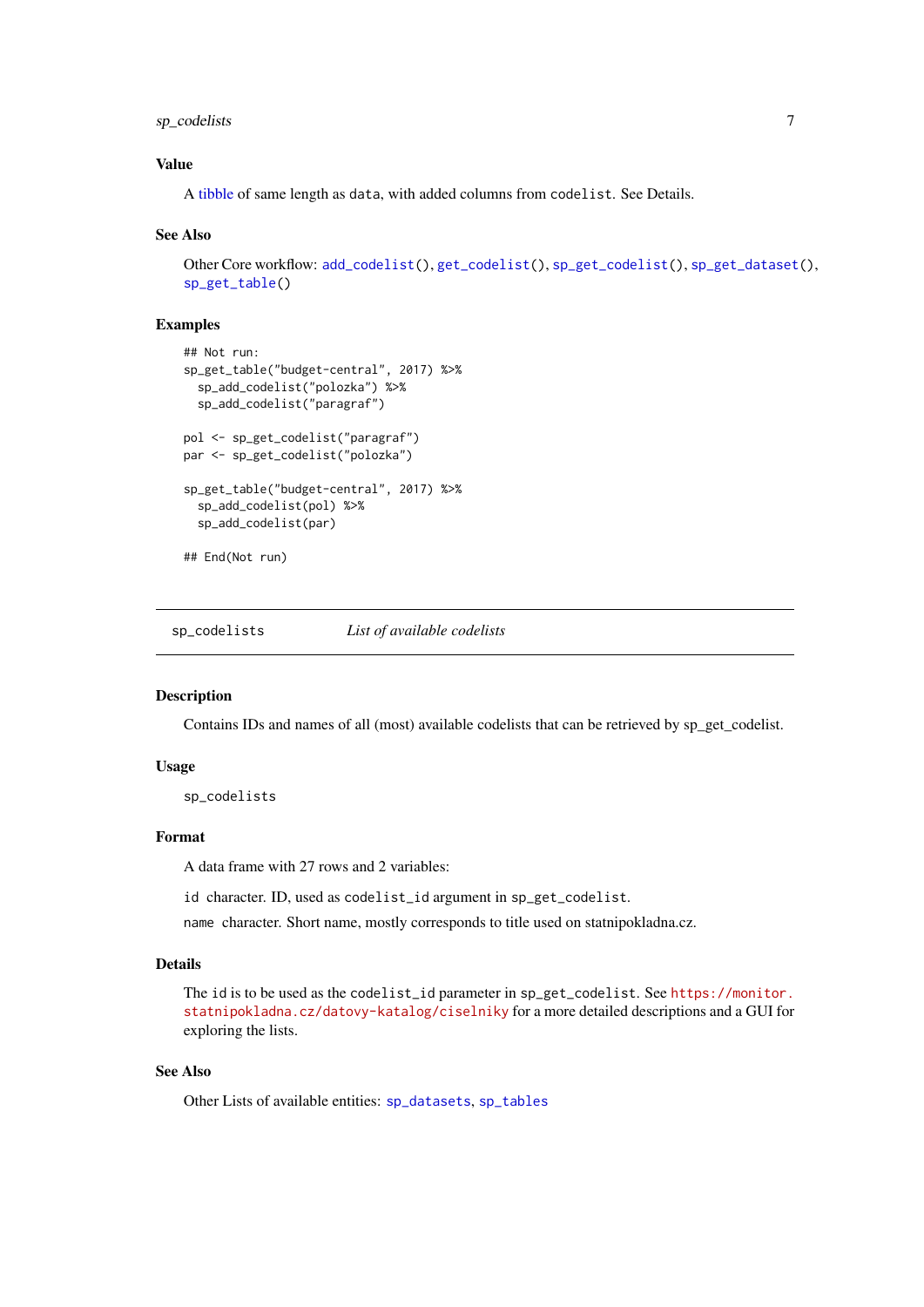<span id="page-7-2"></span><span id="page-7-0"></span>

Contains IDs and names of all available datasets that can be retrieved by get\_dataset.

#### Usage

sp\_datasets

#### Format

A data frame with 9 rows and 3 variables:

id character. Dataset ID, used as dataset\_id argument to sp\_get\_dataset.

name character. Dataset name, mostly corresponds to title on the statnipokladna GUI.

#### Details

See <https://monitor.statnipokladna.cz/datovy-katalog/transakcni-data> for a more detailed descriptions of the datasets.

#### See Also

Other Lists of available entities: [sp\\_codelists](#page-6-1), [sp\\_tables](#page-19-1)

<span id="page-7-1"></span>sp\_get\_codelist *Get codelist*

#### Description

Downloads and processes codelist identified by codelist\_id. See sp\_codelists for a list of of available codelists with their IDs and names.

#### Usage

```
sp_get_codelist(codelist_id, n = NULL, dest_dir = NULL, redownload = FALSE)
```
#### Arguments

| codelist_id | A codelist ID. See id column in sp_codelists for a list of available codelists.                                                                                                                                      |
|-------------|----------------------------------------------------------------------------------------------------------------------------------------------------------------------------------------------------------------------|
| n           | Number of rows to return. Default (NULL) means all. Useful for quickly in-<br>specting a codelist.                                                                                                                   |
| dest dir    | character. Directory in which downloaded files will be stored. If left unset, will<br>use the statnipokladna.dest_dir option if the option is set, and tempdir()<br>otherwise. Will be created if it does not exist. |
| redownload  | Redownload even if file has already been downloaded? Defaults to FALSE.                                                                                                                                              |
|             |                                                                                                                                                                                                                      |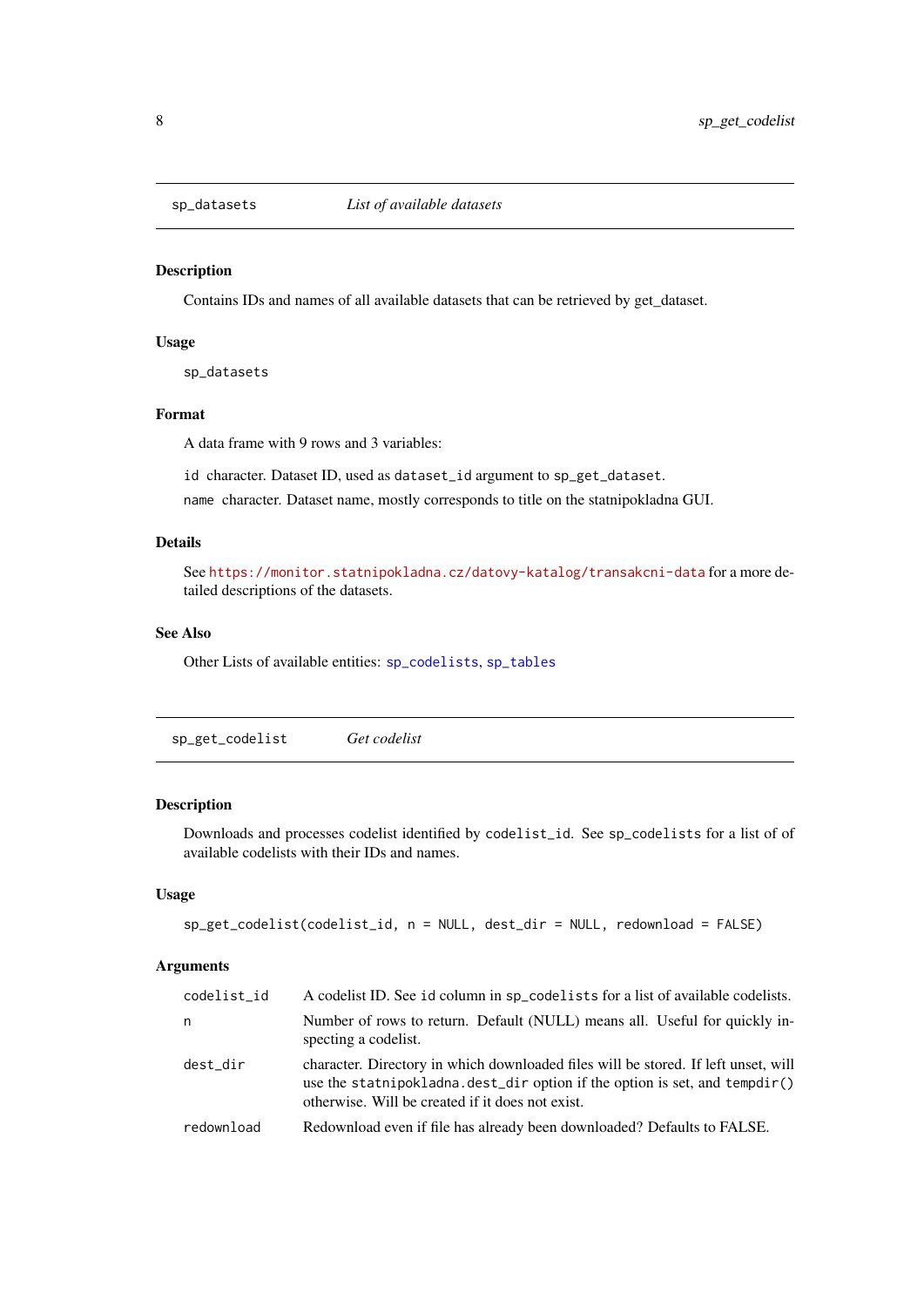#### <span id="page-8-0"></span>Details

You can usually tell which codelist you need from the name of the column whose code you are looking to expand, e.g. the codes in column paragraf can be expanded by codelist paragraf.

The processing ensures that the resulting codelist can be correctly joined to the data, automatically using sp\_add\_codelist() or manually. The entire codelist is downloaded and not filtered for any particular date.

Codelist XML files are stored in a temporary directory as determined by tempdir() and persist per session to avoid redownloads.

#### Value

a [tibble](#page-0-0)

#### See Also

```
Other Core workflow: add_codelist(), get_codelist(), sp_add_codelist(), sp_get_dataset(),
sp_get_table()
```
#### Examples

```
## Not run:
sp_get_codelist("paragraf")
```
## End(Not run)

<span id="page-8-1"></span>sp\_get\_codelist\_file *Download a codelist XML file*

#### Description

This is normally called inside sp\_get\_codelist() but can be used separately if finer-grained control of intermediate outputs is needed, e.g. in a targets workflow.

#### Usage

```
sp_get_codelist_file(
  codelist_id = NULL,
  url = NULL,dest_dir = NULL,
  redownload = FALSE
)
```
#### Arguments

| codelist_id | A codelist ID. See id column in sp_codelists for a list of available codelists.                                                                                                                                      |
|-------------|----------------------------------------------------------------------------------------------------------------------------------------------------------------------------------------------------------------------|
| url         | DESCRIPTION. Either this or codelist id must be set. If both are set, url<br>wins.                                                                                                                                   |
| dest dir    | character. Directory in which downloaded files will be stored. If left unset, will<br>use the statnipokladna.dest_dir option if the option is set, and tempdir()<br>otherwise. Will be created if it does not exist. |
| redownload  | Redownload even if file has already been downloaded? Defaults to FALSE.                                                                                                                                              |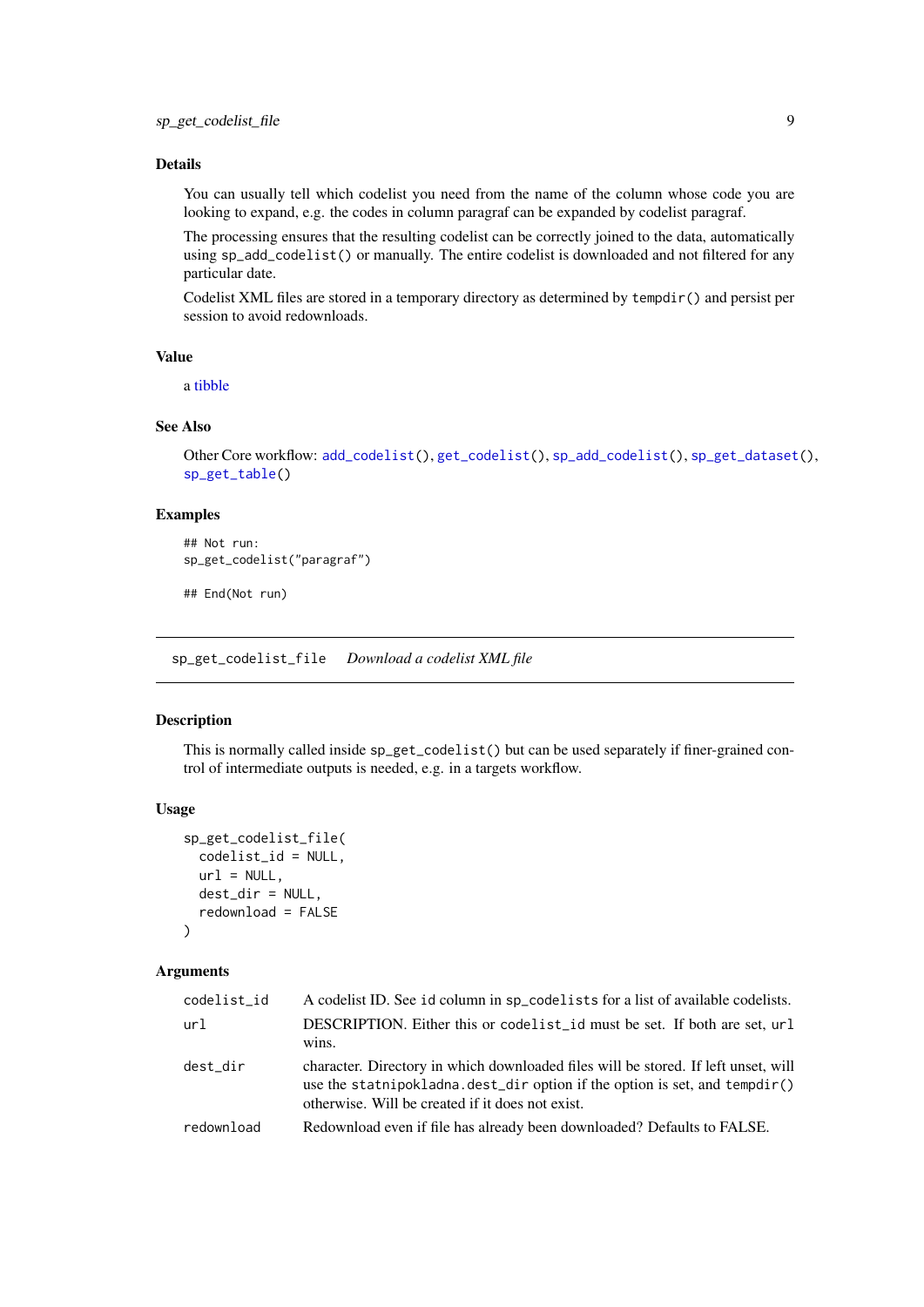#### Value

path to XML file; character vector of length one.

#### See Also

```
Other Detailed workflow: sp_get_dataset_url(), sp_get_table_file(), sp_load_codelist(),
sp_load_table()
```
#### Examples

```
## Not run:
sp_get_codelist_file("druhuj")
codelist_url <- sp_get_codelist_url("druhuj")
sp_get_codelist_file(url = codelist_url)
```

```
## End(Not run)
```
sp\_get\_codelist\_url *Get URL of a given codelist*

#### Description

This is normally called inside sp\_get\_codelist() but can be used separately if finer-grained control of intermediate outputs is needed, e.g. in a targets workflow.

#### Usage

```
sp_get_codelist_url(codelist_id, check_if_exists = TRUE)
```
#### Arguments

codelist\_id DESCRIPTION. check\_if\_exists Whether to check that the URL works (HTTP 200).

### Value

character vector of length one containing URL

#### Examples

```
## Not run:
sp_get_codelist_url("ucjed", FALSE)
if(FALSE) sp_get_codelist_url("ucjed_wrong", TRUE) # fails, invalid codelist
```
## End(Not run)

<span id="page-9-0"></span>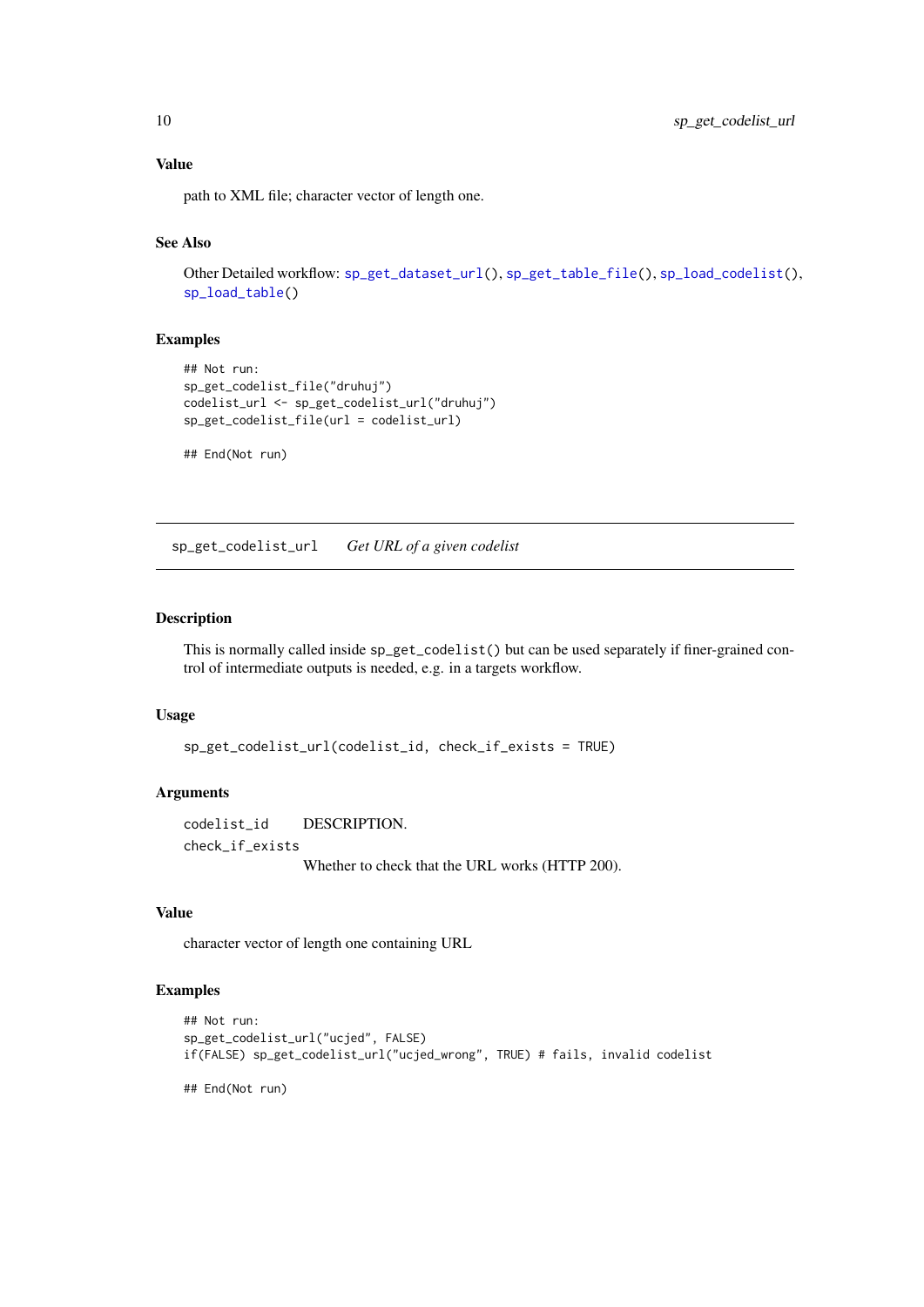<span id="page-10-1"></span><span id="page-10-0"></span>

Downloads ZIP archives for a given dataset. If year or month have length > 1, gets all combinations.

#### Usage

```
sp_get_dataset(
  dataset_id,
  year,
  month = 12,
  dest_dir = NULL,
  redownload = FALSE
)
```
#### Arguments

| dataset_id | A dataset ID. See id column in sp_datasets for a list of available datasets                                                                                                                                          |
|------------|----------------------------------------------------------------------------------------------------------------------------------------------------------------------------------------------------------------------|
| year       | year, numeric vector of length $\leq 1$ (can take multiple values), 2015-2019 for<br>some datasets, 2010-2020 for others. Defaults to 2018. (see Details for how to<br>work with data across time periods.)          |
| month      | month, numeric vector of length $\leq 1$ (can take multiple values). Must be be-<br>tween 1 and 12. Defaults to 12. (see Details for how to work with data across<br>time periods.)                                  |
| dest_dir   | character. Directory in which downloaded files will be stored. If left unset, will<br>use the statnipokladna.dest_dir option if the option is set, and tempdir()<br>otherwise. Will be created if it does not exist. |
| redownload | Redownload even if file has already been downloaded? Defaults to FALSE.                                                                                                                                              |

#### Details

Files are stored in a temp folder as determined by tempdir() or the dest\_dir param or the statnipokladna.dest\_dir option. and further sorted into subdirectories by dataset, year and month. If saved to tempdir() (the default), downloaded files per session to avoid redownloads.

How data for different time periods is exported differs by dataset. This has significant implications for how you get to usable full-year numbers or time series in different tables. See vignette("statnipokladna") for details on this.

#### Value

character string with complete paths to downloaded ZIP archives.

# See Also

```
Other Core workflow: add_codelist(), get_codelist(), sp_add_codelist(), sp_get_codelist(),
sp_get_table()
```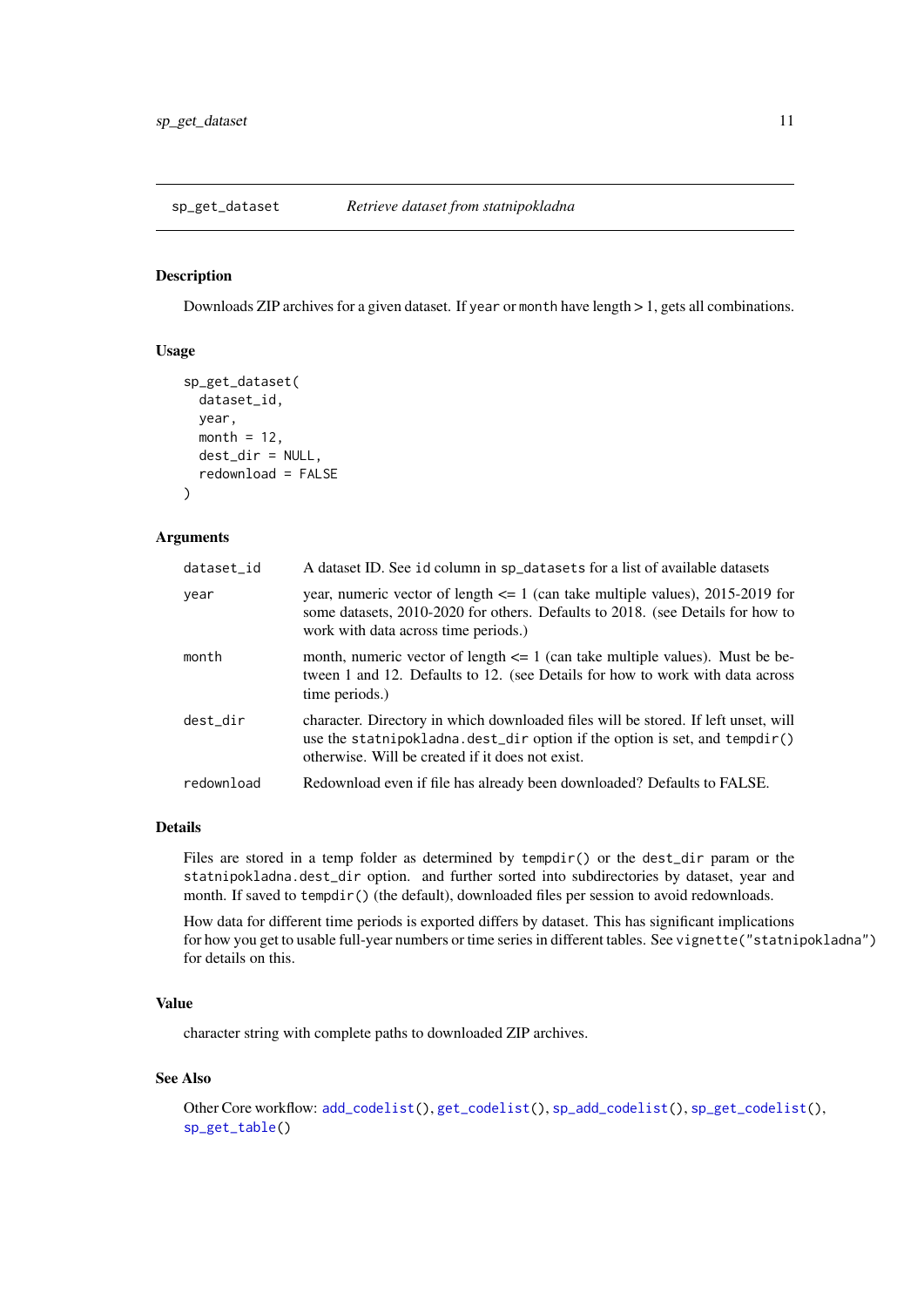#### Examples

```
## Not run:
budget_2018 <- sp_get_dataset("finm", 2018)
budget_mid2018 <- sp_get_dataset("finm", 2018, 6)
## End(Not run)
```
<span id="page-11-1"></span>sp\_get\_dataset\_doc *Get dataset documentation*

#### Description

Downloads XLS file with dataset documentation, or opens link to this file in browser.

### Usage

```
sp_get_dataset_doc(dataset_id, dest_dir = NULL, download = TRUE)
```
#### Arguments

| dataset_id | dataset ID. See sp_datasets.                                                                                                                                                                                            |
|------------|-------------------------------------------------------------------------------------------------------------------------------------------------------------------------------------------------------------------------|
| dest_dir   | character. Directory in which downloaded files will be stored. If left unset, will<br>use the statnipokladna. dest_dir option if the option is set, and $tempdir()$<br>otherwise. Will be created if it does not exist. |
| download   | Whether to download (the default) or open link in browser.                                                                                                                                                              |

#### Value

(invisible) path to file if download = TRUE, URL otherwise

#### See Also

Other Utilities: [get\\_dataset\(](#page-3-1)), [sp\\_get\\_codelist\\_viewer\(](#page-0-0))

#### Examples

```
## Not run:
sp_get_dataset_doc("finm")
## End(Not run)
```
<span id="page-11-0"></span>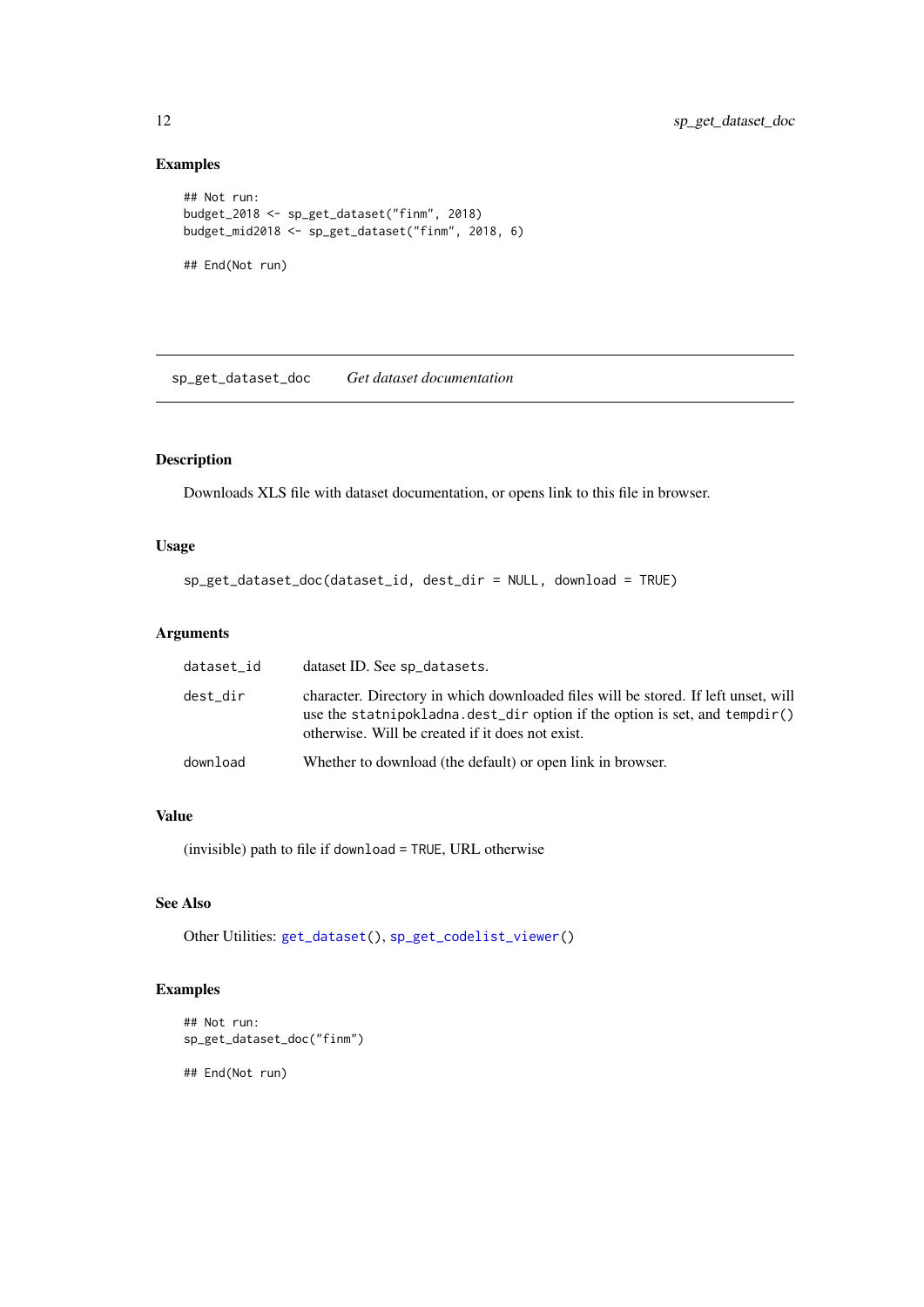<span id="page-12-1"></span><span id="page-12-0"></span>Useful for workflows where you want to keep track of URLs and intermediate files, rather than having all steps performed by one function.

### Usage

```
sp_get_dataset_url(dataset_id, year, month = 12, check_if_exists = TRUE)
```
#### Arguments

| dataset_id      | Dataset ID. See id column in sp_datasets for a list of available codelists.                                                                                                               |
|-----------------|-------------------------------------------------------------------------------------------------------------------------------------------------------------------------------------------|
| year            | year, numeric vector of length $\leq 1$ (can take multiple values), 2015-2019 for<br>some datasets, 2010-2020 for others. (see Details for how to work with data<br>across time periods.) |
| month           | month, numeric vector of length $\leq 1$ (can take multiple values). Must be be-<br>tween 1 and 12. Defaults to 12. (see Details for how to work with data across<br>time periods.)       |
| check_if_exists |                                                                                                                                                                                           |
|                 | Whether to check that the URL works (HTTP 200).                                                                                                                                           |

#### Value

a character vector of length one, containing a URL

#### See Also

Other Detailed workflow: [sp\\_get\\_codelist\\_file\(](#page-8-1)), [sp\\_get\\_table\\_file\(](#page-16-1)), [sp\\_load\\_codelist\(](#page-17-1)), [sp\\_load\\_table\(](#page-18-1))

#### Examples

```
## Not run:
sp_get_dataset_url("finm", 2018, 6, FALSE)
sp_get_dataset_url("finm", 2029, 6, FALSE) # works but returns invalid URL
if(FALSE) sp_get_dataset_url("finm_wrong", 2018, 6, TRUE) # fails, invalid dataset ID
if(FALSE) sp_get_dataset_url("finm", 2022, 6, TRUE) # fails, invalid time period
```
## End(Not run)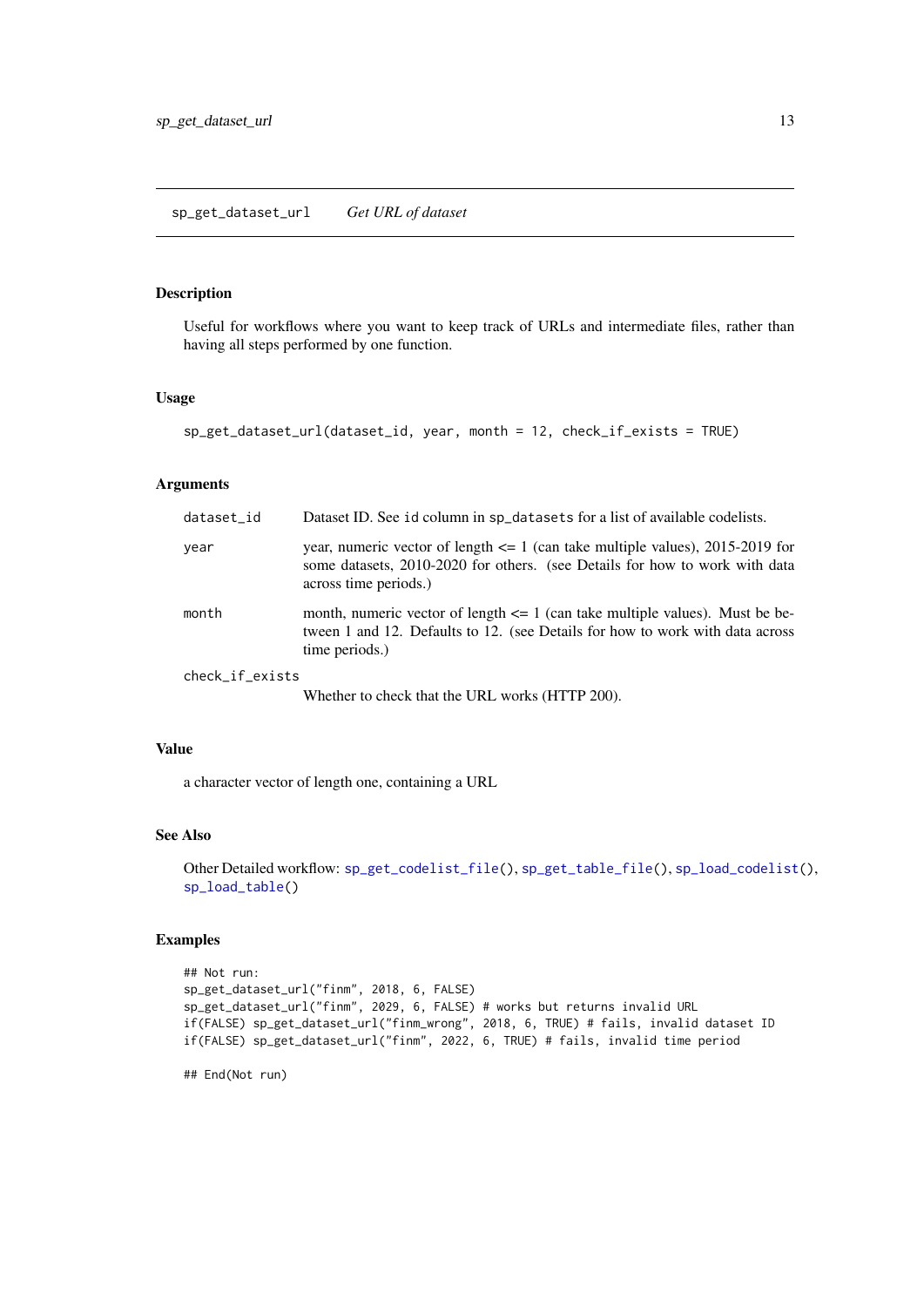<span id="page-13-1"></span><span id="page-13-0"></span>

Cleans and loads a table. If needed, a dataset containing the table is downloaded.

#### Usage

```
sp_get_table(
  table_id,
  year,
  month = 12,
  ico = NULL,
  redownload = FALSE,
  dest_dir = NULL
)
```
#### Arguments

| table_id   | A table ID. See id column in sp_tables for a list of available tables                                                                                                                                                                                           |  |  |
|------------|-----------------------------------------------------------------------------------------------------------------------------------------------------------------------------------------------------------------------------------------------------------------|--|--|
| year       | year, numeric, 2015-2019 for some datasets, 2010-2020 for others. Can be a<br>vector of length $> 1$ (see Details for how to work with data across time periods.).                                                                                              |  |  |
| month      | month, numeric. Must be 3, 6, 9 or 12. Can be a vector of length $> 1$ (see<br>details).                                                                                                                                                                        |  |  |
| ico        | ID(s) of org to return, character of length one or more. If unset, returns all orgs.<br>ID not checked for correctness/existence. See http://monitor.statnipokladna.<br>cz/datovy-katalog/prohlizec-ciselniku/ucjed to look up ID of any org<br>in the dataset. |  |  |
| redownload | Redownload even if recent file present? Defaults to FALSE.                                                                                                                                                                                                      |  |  |
| dest dir   | character. Directory in which downloaded files will be stored. If left unset, will<br>use the statnipokladna.dest_dir option if the option is set, and tempdir()<br>otherwise. Will be created if it does not exist.                                            |  |  |

#### Details

The data is loaded from files downloaded automatically by sp\_get\_dataset(); files persist in a temporary directory per session.

How data for different time periods is exported differs by dataset. This has significant implications for how you get to usable full-year numbers or time series in different tables. See vignette("statnipokladna") for details on this.

Data is processed in the following way:

- all columns are given names that are human-readable and facilitato add codelists
- ICO (org. IDs) are normalised as in some datasets they are padded with leading zeros
- a vykaz\_date, vykaz\_year and vykaz\_month columns are created to identify the time period
- value columns are transformed into numeric
- other columns are left as character to avoid losing information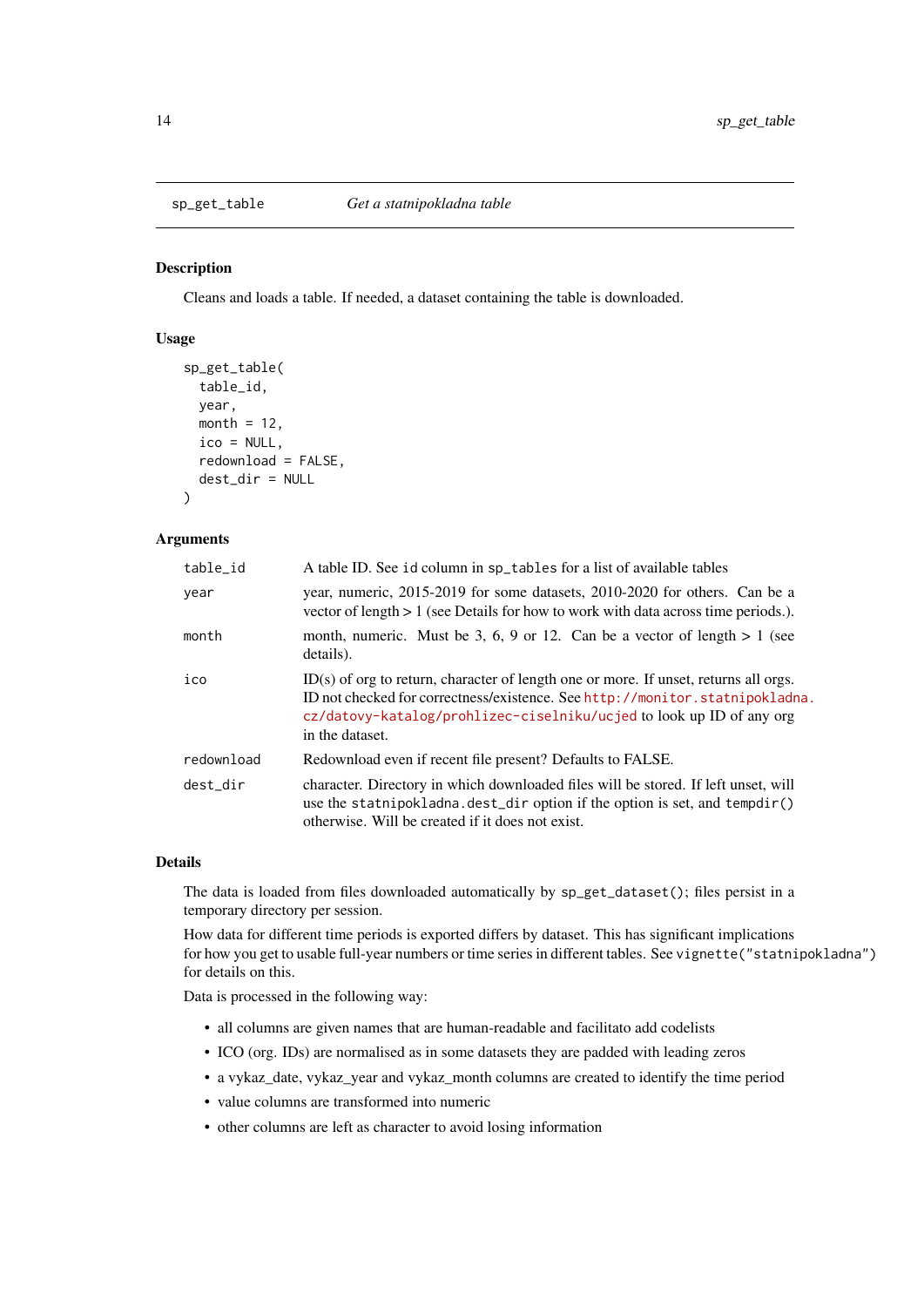sp\_get\_table 15

Correspondence between input and output columns: Shared/multiple tables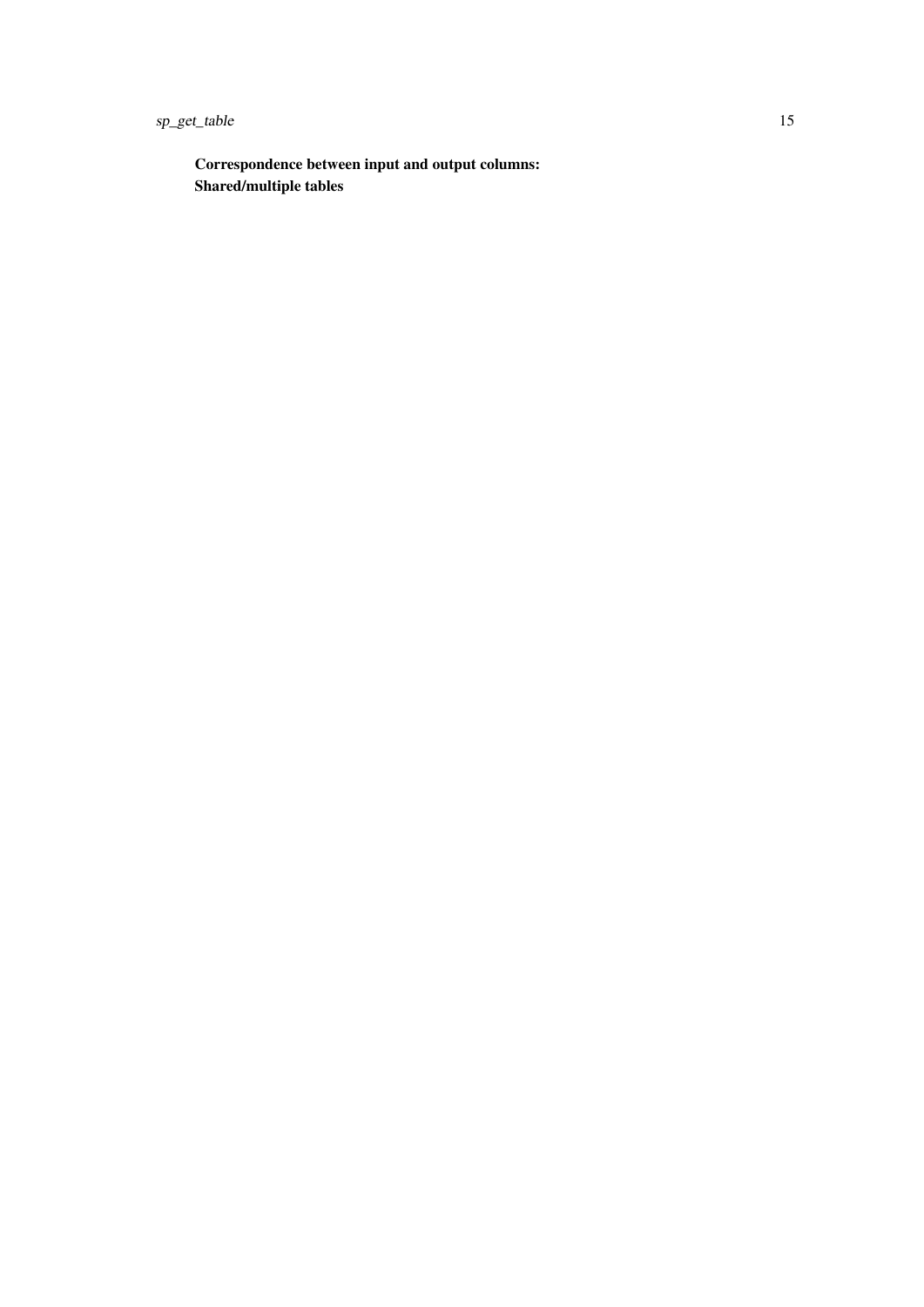# 16 sp\_get\_table

| Original       | Output   | English                | Czech           | Note                                                             |
|----------------|----------|------------------------|-----------------|------------------------------------------------------------------|
| <b>ZC_VTAB</b> | vtab     | table number           | tabulka         | $\overline{\phantom{a}}$                                         |
| ZC_UCJED       | ucjed    | accounting unit        | účetní jednotka | NB: $ucjed != ico$ ; the two codes are different; $\blacksquare$ |
| ZC_VYKAZ       | vykaz    | report number          | výkaz           |                                                                  |
| ZFUNDS_CT      | finmisto | accounting centre      | finanční místo  | either kapitola or "organizační složka státu" (c                 |
| ZC_ICO         | 1CO      | org ID                 | IČO             | see ucjed                                                        |
| ZC FUND        | zdroj    | funding source         | zdroj           | $\overline{\phantom{0}}$                                         |
| ZC_KRAJ        | kraj     | region                 | krai            |                                                                  |
| ZC NUTS        | nuts     | NUTS code              | NUTS kód        | -                                                                |
| ZC_LAU         | okres    | NUTS code of LAU1 unit | LAU1 kód        | $\overline{\phantom{0}}$                                         |

Tables budget-\*

| Original         | Output          | English                               | Czech                                    |
|------------------|-----------------|---------------------------------------|------------------------------------------|
| ZCMMT_ITM        | polozka         | item/line                             | položka (druhové členění)                |
| 0FM_AREA         | kapitola        | chapter                               | kapitola                                 |
| OCI_TYPE         | polozka_type    | item/line type                        | typ položky                              |
| <b>FUNC0AREA</b> | paragraf        | sector line                           | paragraf (odvětvové členění)             |
| ZC_PVS           | pvs             | programme code                        | programové výdaje státu                  |
| ZC_EDS           | eds             | subsidy and proprty evidence          | Evidenční dotační systém / správa majetl |
| ZC_UCRIS         | ucris           | purpose                               | Účel                                     |
| 0FUNC_AREA       | paragraf        | sector line                           | paragraf (odvětvové členění)             |
| ZU_ROZSCH        | budget_adopted  | budget as originally adopted          | schválený rozpočet                       |
| ZU_ROZPZM        | budget_amended  | budget as amended throughout the year | rozpočet po změnách                      |
| ZU_KROZP         | budget_final    | final budget                          | konečný rozpočet                         |
| ZU_OBLIG         | budget_oblig    |                                       | obligo                                   |
| ZU_ROZKZ         | budget_spending | actual spending                       | skutečnost                               |

#### Table budget-indicators

| Original | Output | English | Czech | Note | | ZC\_PSUK | psuk | budgetary indicator | Závazný a průřezový indikátor | Use psuk codelist |

\*\*Table budget-central-old-subsidies \*\*

| Original | Output | English | Czech | Note | | ZC\_ZREUZ | ucelznak | Purpose identifier | Účelový znak | - |

\*\*Table budget-central-old-purpose-grants \*\*

| Original | Output | English | Czech | Note | | 0PU\_MEASURE | rozprog | Budgetary programme | Rozpočtový program | - |

Tables balance-sheet\*

| Original         | Output             | English                    | Czech                | Note                     |
|------------------|--------------------|----------------------------|----------------------|--------------------------|
| <b>ZC POLVYK</b> | polyyk             | item/line                  | položka výkazu       | $\overline{\phantom{a}}$ |
| ZC SYNUC         | synuc              | synthetic account          | syntetický účet      | $\overline{\phantom{a}}$ |
| <b>ZU MONET</b>  | previous_net       | net, previous period       | netto minulé období  | $\overline{\phantom{a}}$ |
| ZU AOBTTO        | current_gross      | gross, current period      | brutto běžné období  |                          |
| ZU AONET         | current net        | net, current period        | netto běžné období   |                          |
| <b>ZU AOKORR</b> | current correction | correction, current period | korekce běžné období | $\sim$                   |
|                  |                    |                            |                      |                          |

Tables profit-and-loss-\*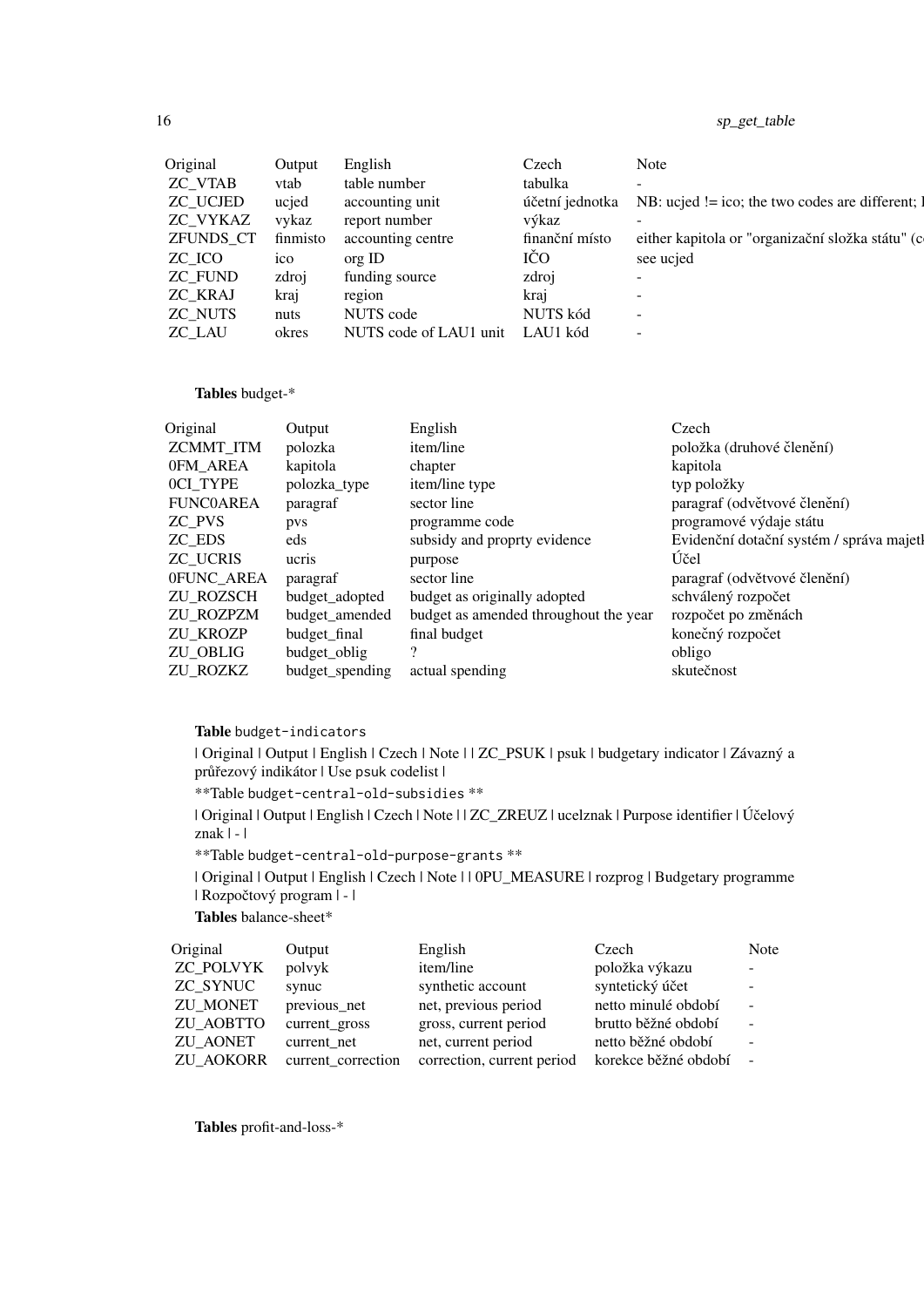<span id="page-16-0"></span>

| Original         | Output            | English                            | Czech                                | Note                     |
|------------------|-------------------|------------------------------------|--------------------------------------|--------------------------|
| <b>ZU HLCIN</b>  | previous_core     | core activity, previous period     | hlavní činnost, minulé období        | $\overline{\phantom{0}}$ |
| <b>ZU HOSCIN</b> | previous_economic | economic activity, previous period | hospodářská činnost, minulé období – |                          |
| <b>ZU HLCIBO</b> | current core      | core activity, current period      | hlavní činnost, běžné období         | -                        |
| ZU HCINBO        | current economic  | economic activity, current period  | hospodářská činnost, běžné období    | $\sim$                   |

#### Table changes-in-equity

| Original         | Output   | English         | Czech              | Note                     |
|------------------|----------|-----------------|--------------------|--------------------------|
| <b>ZU STAVP</b>  | before   | previous period | stav minulé období | $\sim$                   |
| <b>ZU STAVPO</b> | after    | current period  | stav běžné období  | $\sim$                   |
| ZU ZVYS          | increase | increase        | zvýšení stavu      | $\sim$                   |
| ZU SNIZ          | decrease | decrease        | snížení stavu      | $\overline{\phantom{a}}$ |

#### Table cash-flow

| Original | Output English | Czech                                                 | Note |
|----------|----------------|-------------------------------------------------------|------|
|          |                | ZU_BEZUO current current period běžné účetní období - |      |

#### Value

a [tibble;](#page-0-0) see Details for key to the columns

#### See Also

```
Other Core workflow: add_codelist(), get_codelist(), sp_add_codelist(), sp_get_codelist(),
sp_get_dataset()
```
#### Examples

```
## Not run:
allorgs_2018 <- sp_get_table("budget-central", 2018)
allorgs_mid2018 <- sp_get_table("budget-central", 2018, 6)
oneorg_multiyear <- sp_get_table("budget-central", 2017:2018, 12, ico = "00064581")
oneorg_multihalfyears <- sp_get_table("budget-central", 2017:2018, c(6, 12), ico = "00064581")
```
## End(Not run)

<span id="page-16-1"></span>sp\_get\_table\_file *Get path to a CSV file containing a table.*

#### Description

This is normally called inside sp\_get\_table() but can be used separately if finer-grained control of intermediate outputs is needed, e.g. in a targets workflow.

### Usage

```
sp_get_table_file(table_id, dataset_path, reunzip = FALSE)
```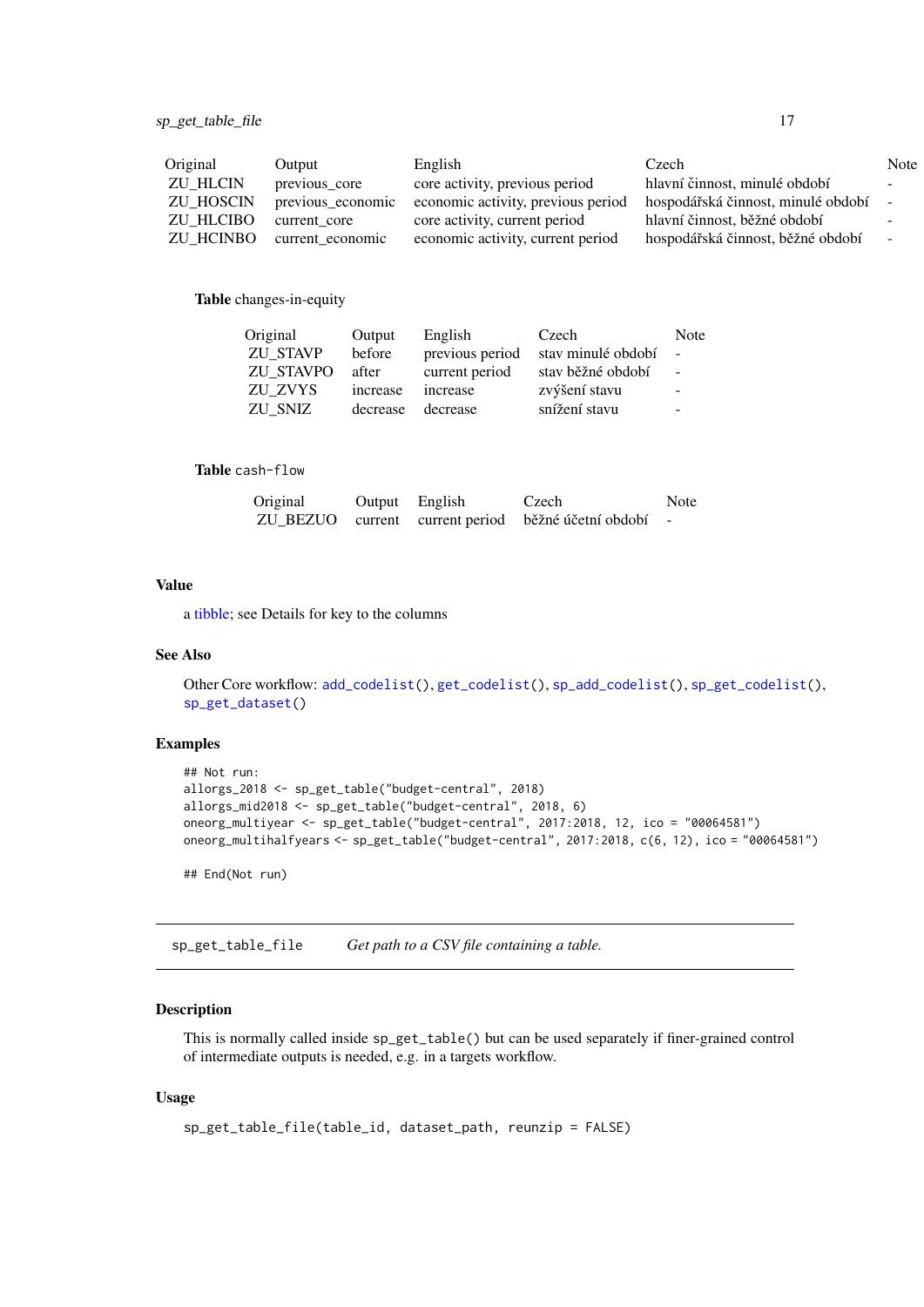### <span id="page-17-0"></span>Arguments

| table id     | Table ID; see id column in sp_tables for a list of available codelists.                                                |
|--------------|------------------------------------------------------------------------------------------------------------------------|
| dataset_path | Path to downloaded dataset, as output by sp_get_dataset()                                                              |
| reunzip      | Whether to overwrite existing CSV files by unzipping the archive downlanded<br>by sp_get_dataset(). Defaults to FALSE. |

#### Value

Character vector of length one - a path.

#### See Also

```
Other Detailed workflow: sp_get_codelist_file(), sp_get_dataset_url(), sp_load_codelist(),
sp_load_table()
```
### Examples

```
## Not run:
ds <- sp_get_dataset("rozv", 2018, 12)
sp_get_table_file("balance-sheet", ds)
```
## End(Not run)

<span id="page-17-1"></span>sp\_load\_codelist *Load codelist into a tibble from XML file*

#### Description

This is normally called inside sp\_get\_codelist() but can be used separately if finer-grained control of intermediate outputs is needed, e.g. in a targets workflow.

# Usage

sp\_load\_codelist(path, n = NULL)

#### Arguments

| path | Path to a file as returned by sp_get_codelist_file()                                               |
|------|----------------------------------------------------------------------------------------------------|
| n    | Number of rows to return. Default (NULL) means all. Useful for quickly in-<br>specting a codelist. |

#### Value

a [tibble](#page-0-0)

# See Also

Other Detailed workflow: [sp\\_get\\_codelist\\_file\(](#page-8-1)), [sp\\_get\\_dataset\\_url\(](#page-12-1)), [sp\\_get\\_table\\_file\(](#page-16-1)), [sp\\_load\\_table\(](#page-18-1))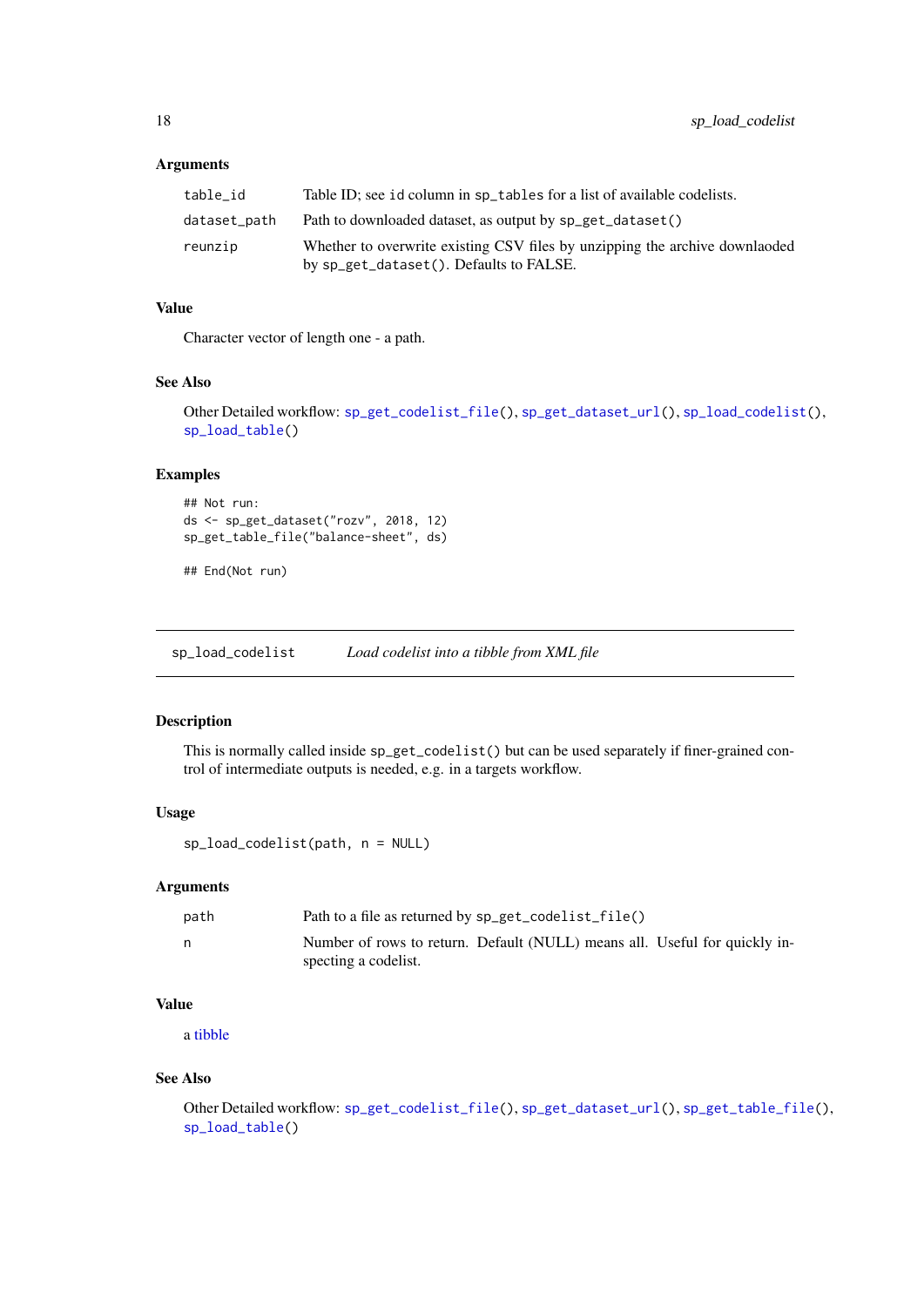#### <span id="page-18-0"></span>sp\_load\_table 19

#### Examples

```
## Not run:
cf <- sp_get_codelist_file("druhuj")
sp_load_codelist(cf)
## End(Not run)
```
<span id="page-18-1"></span>sp\_load\_table *Load a statnipokladna table from a CSV file*

#### Description

This is normally called inside sp\_get\_table() but can be used separately if finer-grained control of intermediate outputs is needed, e.g. in a targets workflow.

#### Usage

sp\_load\_table(path, ico = NULL)

### Arguments

| path | path to a CSV file, as output by sp_get_table_file(). |
|------|-------------------------------------------------------|
| ico  | Organisation ID to filter by, if supplied.            |

#### Value

a [tibble.](#page-0-0) See help for sp\_get\_table() for a key to the columns.

#### See Also

```
Other Detailed workflow: sp_get_codelist_file(), sp_get_dataset_url(), sp_get_table_file(),
sp_load_codelist()
```
### Examples

```
## Not run:
ds <- sp_get_dataset("rozv", 2018, 12)
tf <- sp_get_table_file("balance-sheet", ds)
sp_load_table(tf)
```
## End(Not run)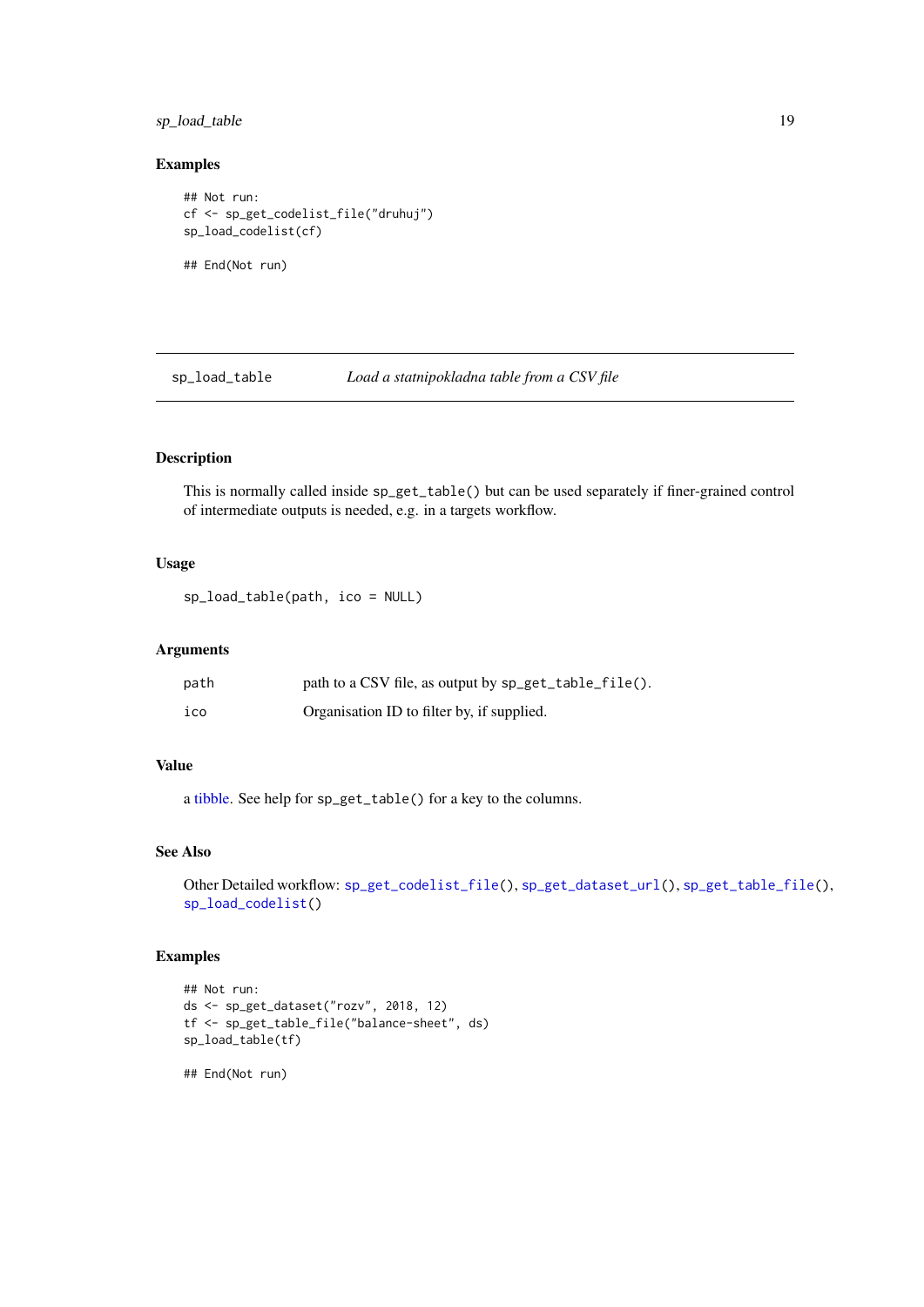<span id="page-19-1"></span><span id="page-19-0"></span>Contains IDs and names of all available tables that can be retrieved by sp\_get\_table. Look inside the XLS documentation for each dataset at [https://monitor.statnipokladna.cz/datovy-katalog/](https://monitor.statnipokladna.cz/datovy-katalog/transakcni-data) [transakcni-data](https://monitor.statnipokladna.cz/datovy-katalog/transakcni-data) to see more detailed descriptions. Note that tables do not correspond to the tabulka/vtab attribute of the tables, they represent files inside datasets.

#### Usage

sp\_tables

#### Format

A data frame with 2 rows and 4 variables:

id character Table id, used as table\_id argument to sp\_get\_table.

dataset\_id integer Table number.

czech\_name character Czech name of the table.

note character Note.

# See Also

Other Lists of available entities: [sp\\_codelists](#page-6-1), [sp\\_datasets](#page-7-2)